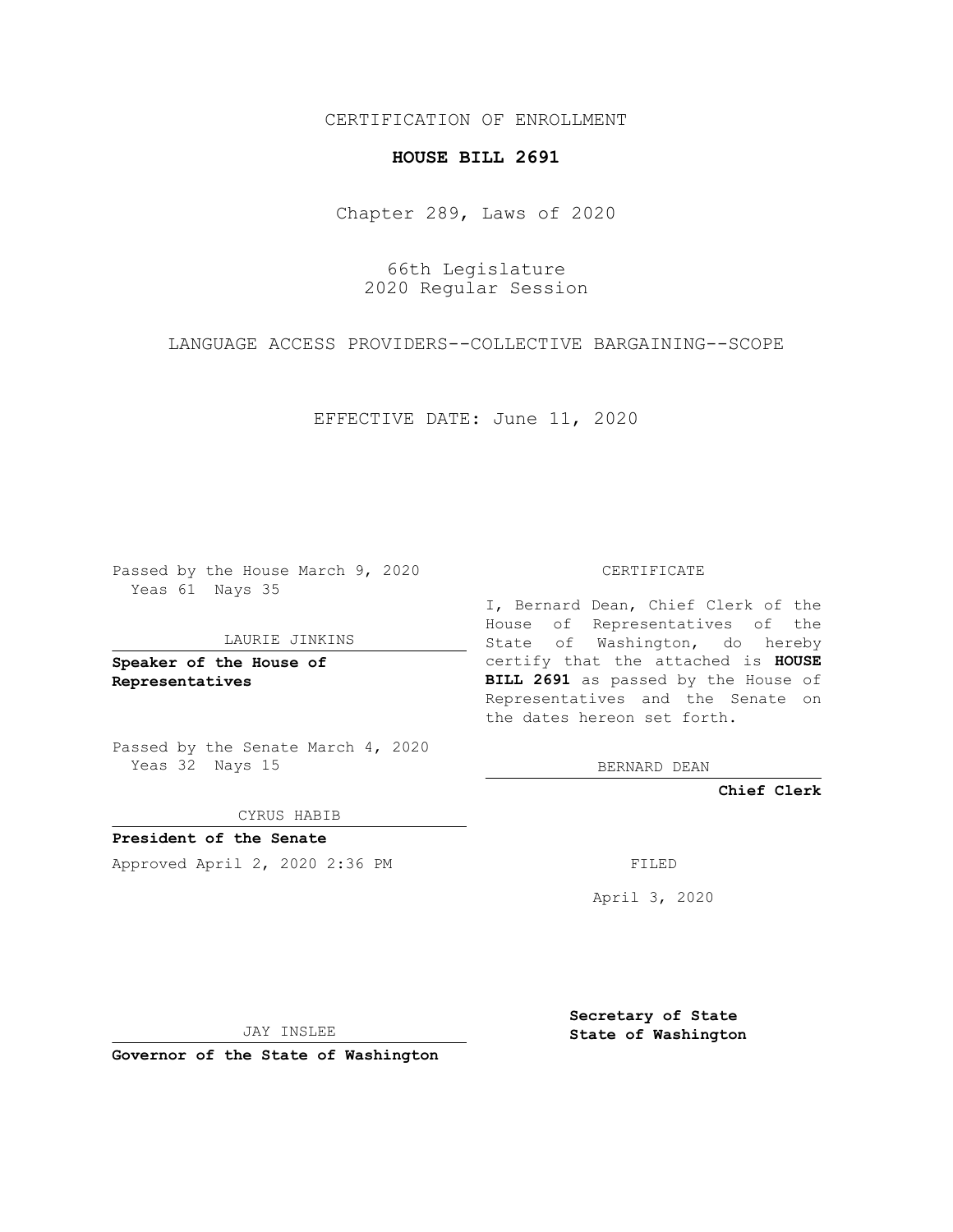## **HOUSE BILL 2691**

AS AMENDED BY THE SENATE

Passed Legislature - 2020 Regular Session

## **State of Washington 66th Legislature 2020 Regular Session**

**By** Representatives Valdez, Ryu, Frame, Doglio, Dolan, Slatter, Lovick, Ortiz-Self, Fitzgibbon, Davis, Pollet, and Macri

Read first time 01/17/20. Referred to Committee on Labor & Workplace Standards.

1 AN ACT Relating to the scope of collective bargaining for 2 language access providers; and amending RCW 41.56.030 and 41.56.510.

3 BE IT ENACTED BY THE LEGISLATURE OF THE STATE OF WASHINGTON:

4 **Sec. 1.** RCW 41.56.030 and 2019 c 280 s 1 are each amended to 5 read as follows:

6 As used in this chapter:

7 (1) "Adult family home provider" means a provider as defined in 8 RCW 70.128.010 who receives payments from the medicaid and state-9 funded long-term care programs.

10 (2) "Bargaining representative" means any lawful organization 11 which has as one of its primary purposes the representation of 12 employees in their employment relations with employers.

13 (3) "Child care subsidy" means a payment from the state through a 14 child care subsidy program established pursuant to RCW 74.12.340, 45 15 C.F.R. Sec. 98.1 through 98.17, or any successor program.

 (4) "Collective bargaining" means the performance of the mutual obligations of the public employer and the exclusive bargaining representative to meet at reasonable times, to confer and negotiate in good faith, and to execute a written agreement with respect to grievance procedures and collective negotiations on personnel matters, including wages, hours and working conditions, which may be

p. 1 HB 2691.SL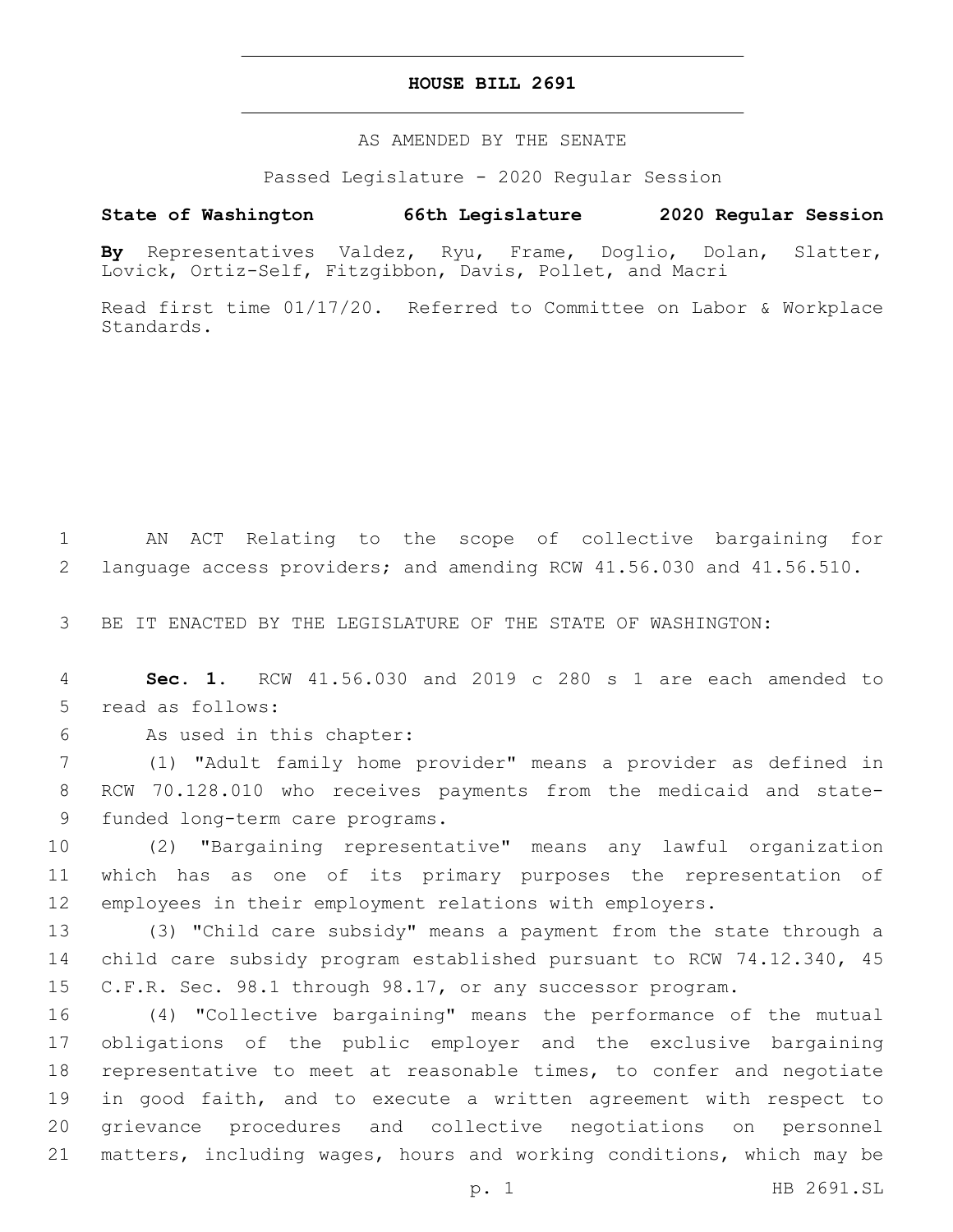peculiar to an appropriate bargaining unit of such public employer, except that by such obligation neither party shall be compelled to agree to a proposal or be required to make a concession unless 4 otherwise provided in this chapter.

 (5) "Commission" means the public employment relations commission.6

 (6) "Executive director" means the executive director of the commission.8

 (7) "Family child care provider" means a person who: (a) Provides regularly scheduled care for a child or children in the home of the provider or in the home of the child or children for periods of less than twenty-four hours or, if necessary due to the nature of the parent's work, for periods equal to or greater than twenty-four hours; (b) receives child care subsidies; and (c) under chapter 43.216 RCW, is either licensed by the state or is exempt from 16 licensing.

 (8) "Individual provider" means an individual provider as defined in RCW 74.39A.240(3) who, solely for the purposes of collective bargaining, is a public employee as provided in RCW 74.39A.270.

 (9) "Institution of higher education" means the University of Washington, Washington State University, Central Washington University, Eastern Washington University, Western Washington University, The Evergreen State College, and the various state 24 community colleges.

 (10)(a) "Language access provider" means any independent contractor who provides spoken language interpreter services, whether paid by a broker, language access agency, or the respective 28 department:

 (i) For department of social and health services appointments, department of children, youth, and families appointments, medicaid enrollee appointments, or who provided these services on or after 32 January 1, 2011, and before June 10, 2012;

 (ii) For department of labor and industries authorized medical 34 and vocational providers( $(-e^{\theta t})$ ) who provided these services on or after January 1, ((2016, and before July 1, 2018)) 2019; or

36 (iii) For state agencies( $(-e^{\pm})$ ) who provided these services on or after January 1, ((2016, and before July 1, 2018)) 2019.

 (b) "Language access provider" does not mean a manager or 39 employee of a broker or a language access agency.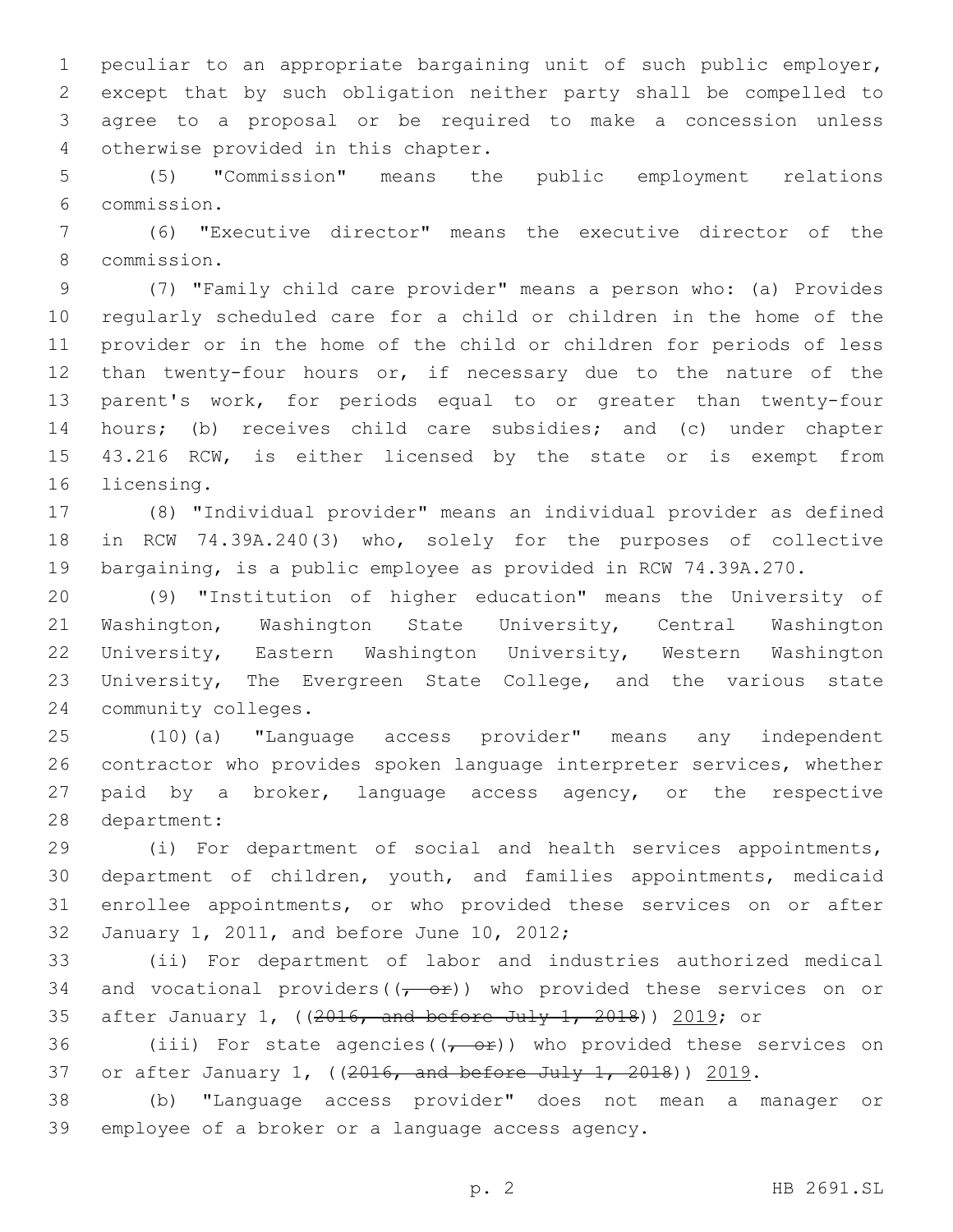(11) "Public employee" means any employee of a public employer except any person (a) elected by popular vote, or (b) appointed to office pursuant to statute, ordinance or resolution for a specified term of office as a member of a multimember board, commission, or committee, whether appointed by the executive head or body of the public employer, or (c) whose duties as deputy, administrative assistant or secretary necessarily imply a confidential relationship to (i) the executive head or body of the applicable bargaining unit, or (ii) any person elected by popular vote, or (iii) any person appointed to office pursuant to statute, ordinance or resolution for a specified term of office as a member of a multimember board, commission, or committee, whether appointed by the executive head or body of the public employer, or (d) who is a court commissioner or a court magistrate of superior court, district court, or a department of a district court organized under chapter 3.46 RCW, or (e) who is a personal assistant to a district court judge, superior court judge, or court commissioner. For the purpose of (e) of this subsection, no more than one assistant for each judge or commissioner may be 19 excluded from a bargaining unit.

 (12) "Public employer" means any officer, board, commission, council, or other person or body acting on behalf of any public body governed by this chapter, or any subdivision of such public body. For the purposes of this section, the public employer of district court or superior court employees for wage-related matters is the respective county legislative authority, or person or body acting on 26 behalf of the legislative authority, and the public employer for nonwage-related matters is the judge or judge's designee of the 28 respective district court or superior court.

 (13) "Uniformed personnel" means: (a) Law enforcement officers as defined in RCW 41.26.030 employed by the governing body of any city or town with a population of two thousand five hundred or more and law enforcement officers employed by the governing body of any county with a population of ten thousand or more; (b) correctional employees who are uniformed and nonuniformed, commissioned and noncommissioned security personnel employed in a jail as defined in RCW 70.48.020(9), by a county with a population of seventy thousand or more, in a correctional facility created under RCW 70.48.095, or in a detention facility created under chapter 13.40 RCW that is located in a county with a population over one million five hundred thousand, and who are trained for and charged with the responsibility of controlling and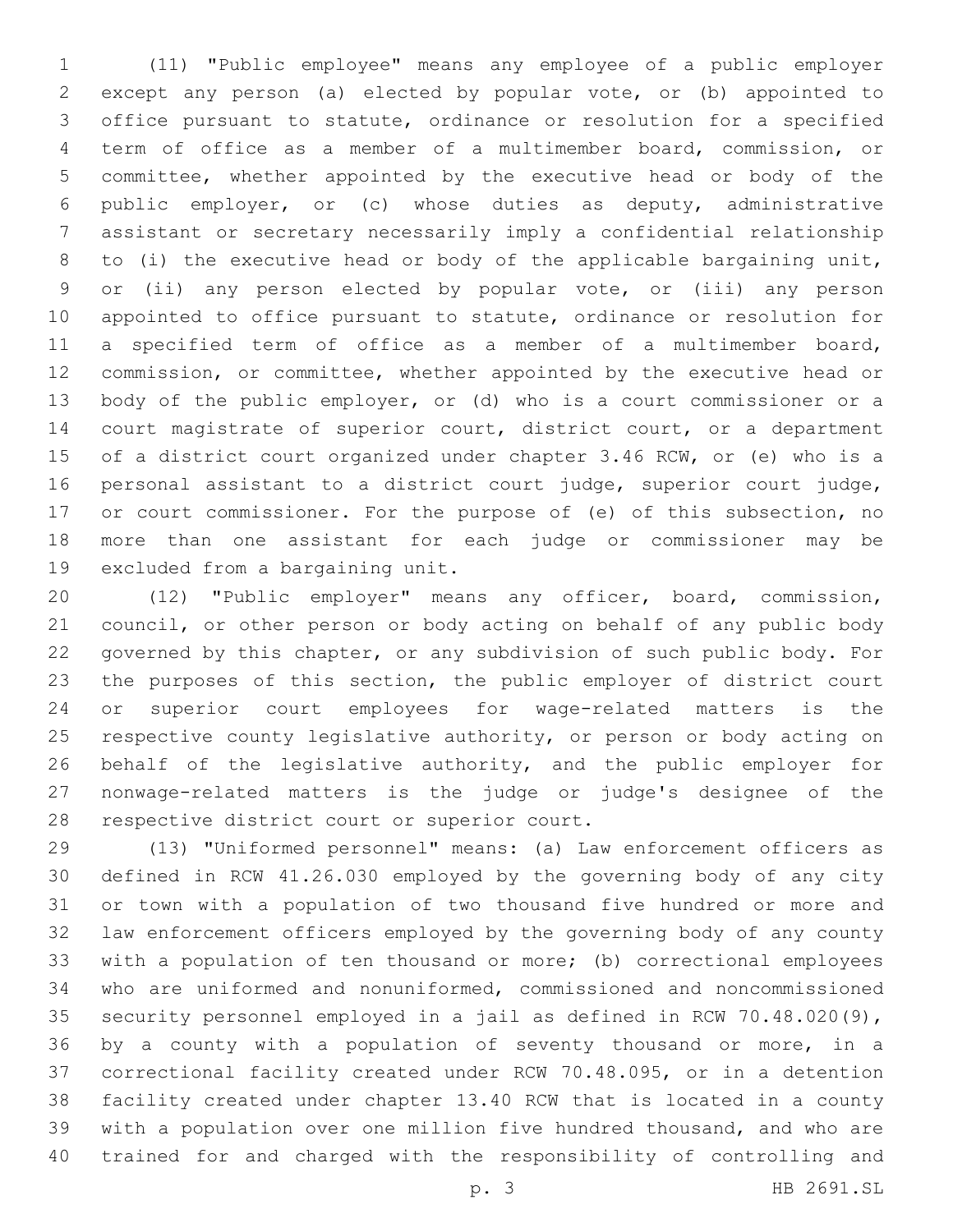maintaining custody of inmates in the jail and safeguarding inmates from other inmates; (c) general authority Washington peace officers as defined in RCW 10.93.020 employed by a port district in a county with a population of one million or more; (d) security forces established under RCW 43.52.520; (e) firefighters as that term is defined in RCW 41.26.030; (f) employees of a port district in a county with a population of one million or more whose duties include crash fire rescue or other firefighting duties; (g) employees of fire departments of public employers who dispatch exclusively either fire or emergency medical services, or both; (h) employees in the several classes of advanced life support technicians, as defined in RCW 18.71.200, who are employed by a public employer; or (i) court marshals of any county who are employed by, trained for, and commissioned by the county sheriff and charged with the responsibility of enforcing laws, protecting and maintaining security in all county-owned or contracted property, and performing any other duties assigned to them by the county sheriff or mandated by judicial 18 order.

 **Sec. 2.** RCW 41.56.510 and 2018 c 253 s 8 are each amended to 20 read as follows:

 (1) In addition to the entities listed in RCW 41.56.020, this chapter applies to the governor with respect to language access providers. Solely for the purposes of collective bargaining and as expressly limited under subsections (2) and (3) of this section, the governor is the public employer of language access providers who, solely for the purposes of collective bargaining, are public employees. The governor or the governor's designee shall represent 28 the public employer for bargaining purposes.

 (2) There shall be collective bargaining, as defined in RCW 41.56.030, between the governor and language access providers, except 31 as follows:

 (a) The only units appropriate for purposes of collective 33 bargaining under RCW 41.56.060 are:

 (i) A statewide unit for language access providers who provide spoken language interpreter services for department of social and health services appointments, department of children, youth, and families appointments, or medicaid enrollee appointments;

 (ii) A statewide unit for language access providers who provide spoken language interpreter services for injured workers or crime

p. 4 HB 2691.SL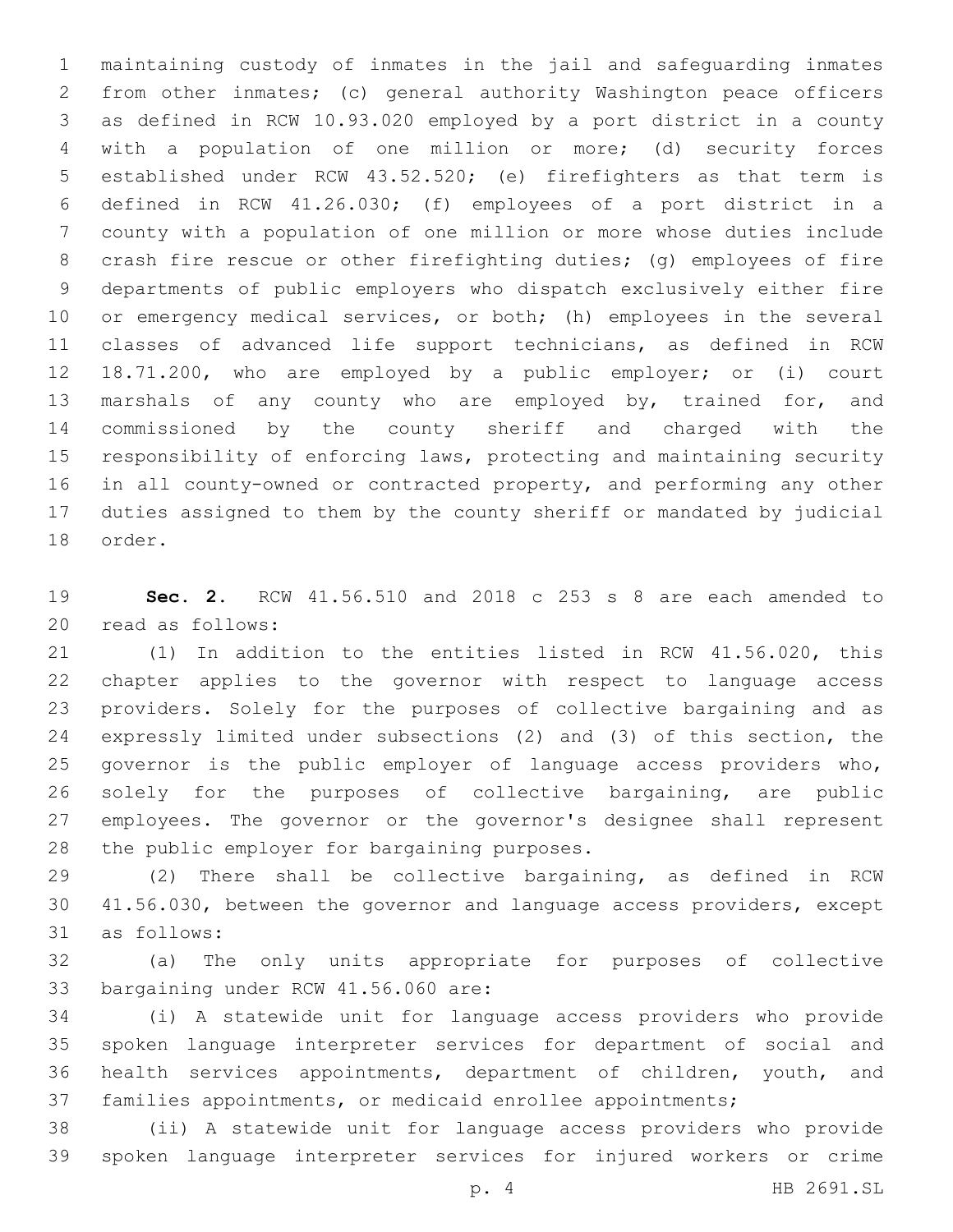victims receiving benefits from the department of labor and 2 industries; and

 (iii) A statewide unit for language access providers who provide spoken language interpreter services for any state agency through the department of enterprise services, excluding language access providers included in (a)(i) and (ii) of this subsection;

 (b) The exclusive bargaining representative of language access providers in the unit specified in (a) of this subsection shall be the representative chosen in an election conducted pursuant to RCW 10 41.56.070.

 Bargaining authorization cards furnished as the showing of interest in support of any representation petition or motion for intervention filed under this section are exempt from disclosure 14 under chapter 42.56 RCW;

 (c) Notwithstanding the definition of "collective bargaining" in RCW 41.56.030(4), the scope of collective bargaining for language access providers under this section is limited solely to: (i) Economic compensation, such as the manner and rate of 19 payments *including tiered payments;* (ii) professional development 20 and training; (iii) labor-management committees; ((and)) (iv) 21 grievance procedures; (v) health and welfare benefits; and (vii) 22 other economic matters. Retirement benefits are not subject to collective bargaining. By such obligation neither party may be compelled to agree to a proposal or be required to make a concession 25 unless otherwise provided in this chapter;

 (d) In addition to the entities listed in the mediation and interest arbitration provisions of RCW 41.56.430 through 41.56.470 and 41.56.480, the provisions apply to the governor or the governor's designee and the exclusive bargaining representative of language 30 access providers, except that:

 (i) In addition to the factors to be taken into consideration by an interest arbitration panel under RCW 41.56.465, the panel shall consider the financial ability of the state to pay for the compensation and benefit provisions of a collective bargaining 35 agreement;

 (ii) The decision of the arbitration panel is not binding on the legislature and, if the legislature does not approve the request for funds necessary to implement the compensation and benefit provisions of the arbitrated collective bargaining agreement, the decision is 40 not binding on the state;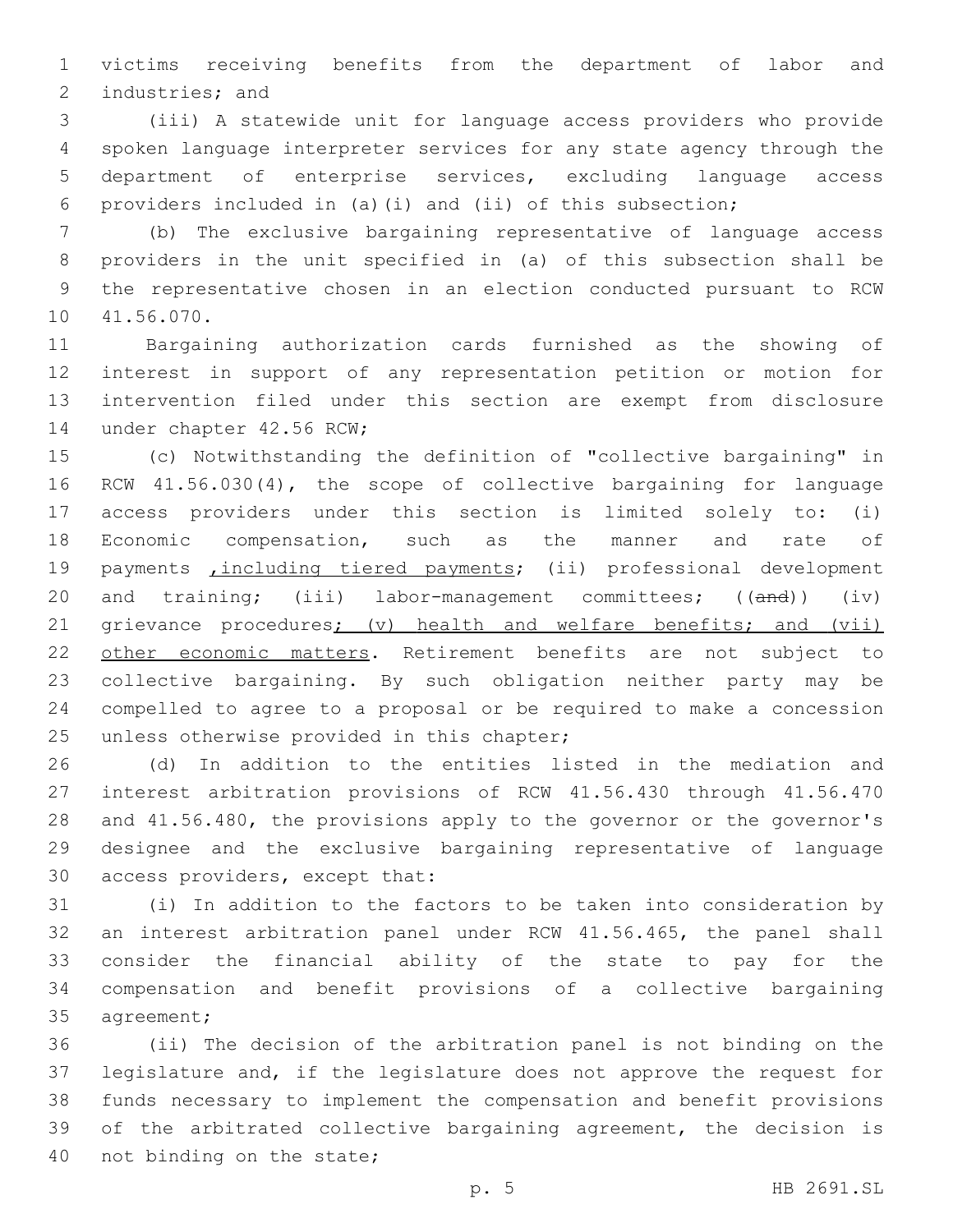(e) Language access providers do not have the right to strike;

 (f) If a single employee organization is the exclusive bargaining representative for two or more units, upon petition by the employee organization, the units may be consolidated into a single larger unit if the commission considers the larger unit to be appropriate. If consolidation is appropriate, the commission shall certify the employee organization as the exclusive bargaining representative of 8 the new unit;

 (g) If a single employee organization is the exclusive bargaining representative for two or more bargaining units, the governor and the employee organization may agree to negotiate a single collective bargaining agreement for all of the bargaining units that the 13 employee organization represents.

 (3) Language access providers who are public employees solely for the purposes of collective bargaining under subsection (1) of this 16 section are not, for that reason, employees of the state for any other purpose. This section applies only to the governance of the collective bargaining relationship between the employer and language access providers as provided in subsections (1) and (2) of this 20 section.

 (4) Each party with whom the department of social and health services, the department of children, youth, and families, the department of labor and industries, and the department of enterprise services contracts for language access services and each of their subcontractors shall provide to the respective department an accurate list of language access providers, as defined in RCW 41.56.030, including their names, addresses, and other contact information, annually by January 30th, except that initially the lists must be provided within thirty days of July 1, 2018. The department shall, upon request, provide a list of all language access providers, including their names, addresses, and other contact information, to a labor union seeking to represent language access providers.

(5) This section does not create or modify:33

 (a) The obligation of any state agency to comply with federal 35 statute and regulations; and

 (b) The legislature's right to make programmatic modifications to the delivery of state services under chapter 74.04 or 39.26 RCW or Title 51 RCW. The governor may not enter into, extend, or renew any agreement under this chapter that does not expressly reserve the 40 legislative rights described in this subsection.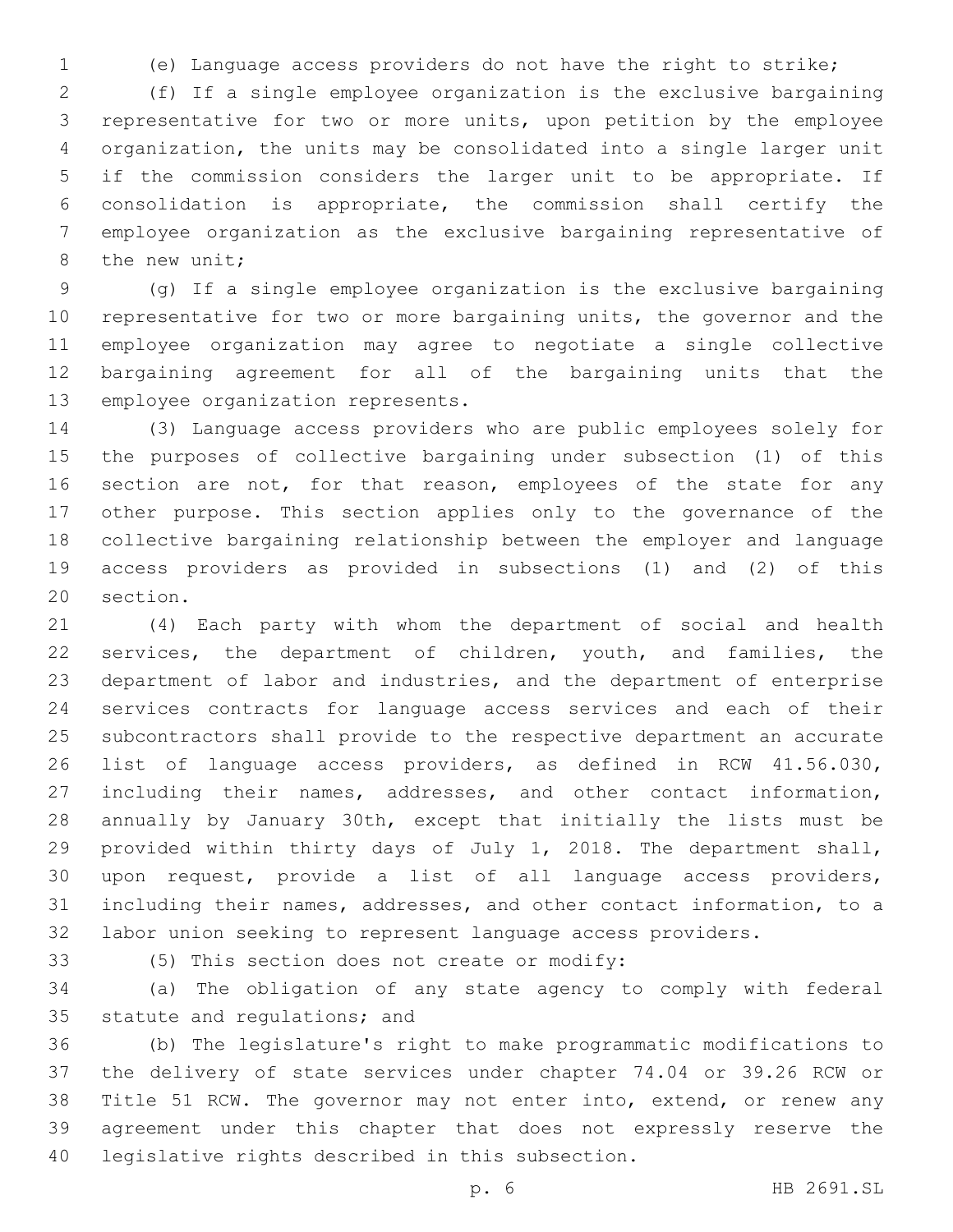(6) Upon meeting the requirements of subsection (7) of this section, the governor must submit, as a part of the proposed biennial or supplemental operating budget submitted to the legislature under RCW 43.88.030, a request for funds necessary to implement the compensation and benefit provisions of a collective bargaining agreement entered into under this section or for legislation 7 necessary to implement the agreement.

 (7) A request for funds necessary to implement the compensation and benefit provisions of a collective bargaining agreement entered into under this section may not be submitted by the governor to the 11 legislature unless the request has been:

 (a) Submitted to the director of financial management by October 1st prior to the legislative session at which the requests are to be considered, except that, for initial negotiations under this section, 15 the request may not be submitted before July 1, 2011; and

 (b) Certified by the director of financial management as financially feasible for the state or reflective of a binding decision of an arbitration panel reached under subsection (2)(d) of 19 this section.

 (8) The legislature must approve or reject the submission of the request for funds as a whole. If the legislature rejects or fails to 22 act on the submission, any collective bargaining agreement must be reopened for the sole purpose of renegotiating the funds necessary to 24 implement the agreement.

 (9) If, after the compensation and benefit provisions of an agreement are approved by the legislature, a significant revenue shortfall occurs resulting in reduced appropriations, as declared by proclamation of the governor or by resolution of the legislature, both parties shall immediately enter into collective bargaining for a mutually agreed upon modification of the agreement.

 (10) After the expiration date of any collective bargaining agreement entered into under this section, all of the terms and conditions specified in the agreement remain in effect until the effective date of a subsequent agreement, not to exceed one year from 35 the expiration date stated in the agreement.

 (11) In enacting this section, the legislature intends to provide state action immunity under federal and state antitrust laws for the joint activities of language access providers and their exclusive bargaining representative to the extent the activities are authorized 40 by this chapter.